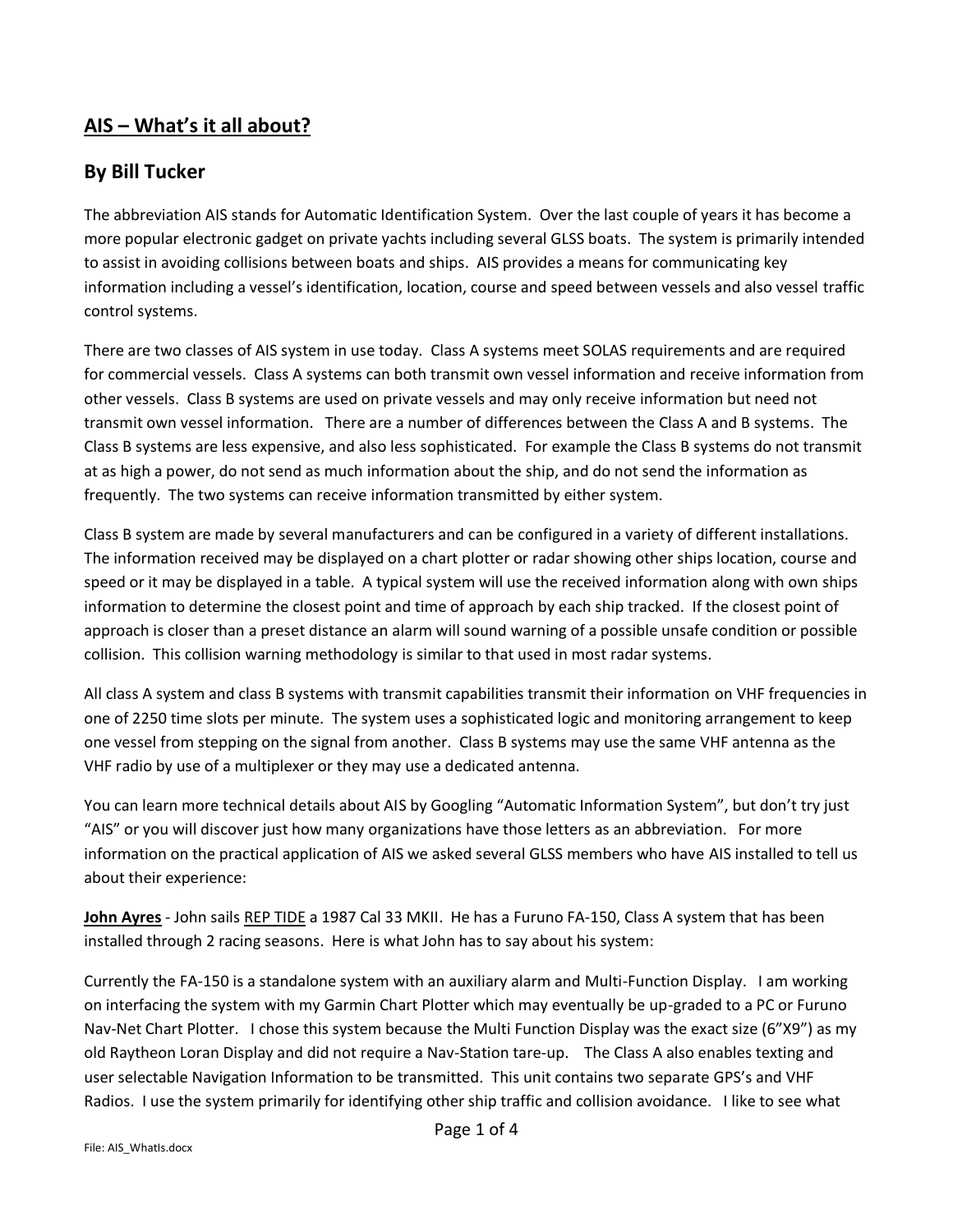the other vessels in my immediate area are engaged-in (Push/Tow/ Moored etc.). I like to know what my "CPA and TCA" (Closest Point of Approach and Time to Closest Approach) is doing and possibly plan ahead to increase these values as necessary. Based on my experience I would pass on the following observations:

- The Lakers do not always up-date their destination information if they are constantly making the same trips back-and-forth in the lakes. In other words, they may actually be sailing away from the destination they are transmitting.
- Calling Vessels by name always gets a response over the VHF when they can identify you on their AIS.

The AIS system offers quick concise information regarding vessel traffic in your area and the risk of collision. In a marginal crossing situation I like to consider it a courtesy to hail the Vessel Traffic to let them know that I will be "tacking" (taking action) to increase the CPA. It is also much more likely for Vessel Traffic to contact you over the VHF when they see all of your navigation information (boat name, speed, course etc...) to discuss safe passage.

**Ken Verhaeren** – Ken sails KISMET a 1987 Nonsuch 30 Ultra. He has a West Marine Class B system installed for one sailing season with both transmit and receive capability. Here is what Ken has to say about his system:

Basic installation was simple and was mostly plugin. Connection to the chart plotter was more involve and requiring discussions with both Garmin and West Marine for correct wiring. My primary considerations in choosing this AIS were cost and compatibility with my Garmin chart plotter. Generally my system provides boat name, heading, speed, and closest point of approach. Heading back from the KING'S CUP in 2010 I seemed to be on a collision course with a laker. It provided information that cleared up the situation and also allowed me to call the ship by name. The year prior to installation a laker wanted to contact me and could only call for "the vessel in the location of". Had I had the AIS then, he would have called me by name. I would buy an AIS prior to radar. The cost is much cheaper and gives you information that can prevent a serious problem. AIS also allows you to "see" another boat much sooner and to make plans accordingly.

**David Amatangelo** – David sails a 1980 Tartan 33, 1980 named VENTURE 30103. David has a Class B, receive only AIS installed, which is also his VHF radio, a Standard Horizon Model 2100. It has been installed for one sailing season. Here is what David has to say about his system:

My AIS VHF radio combination is hooked up into my Garmin chart plotter, a model 546s. I have my Garmin installed so I can swing it into the companion way, the screen on the radio is quite small and the radio is down by the chart table. This way I have a visual picture almost 100% of the time of the freighters on the lake that are close to me. My chart plotter screen is about 3 x 4.5. I chose this system because I needed a new radio, and last year 2010, is when the Standard Horizon model with the AIS first came on the market. I spending a little more for the radio and was able to have the advantages of the AIS system without the need for a special receiver. The receiver would have cost more than the radio and might have needed its own antenna. The most important part is it's picking up primarily freighters that I am unable to see. It tells me who they are, course , speed, and with the setup there is also a warning range based on my position that I can set up on the radio from 1 mile up to a 50 mile radius. Last year there were a number of us near Long Point between 12:00 midnight and 1:00 AM. There was a good amount of traffic and one freighter that I could see very easily but visually I could not tell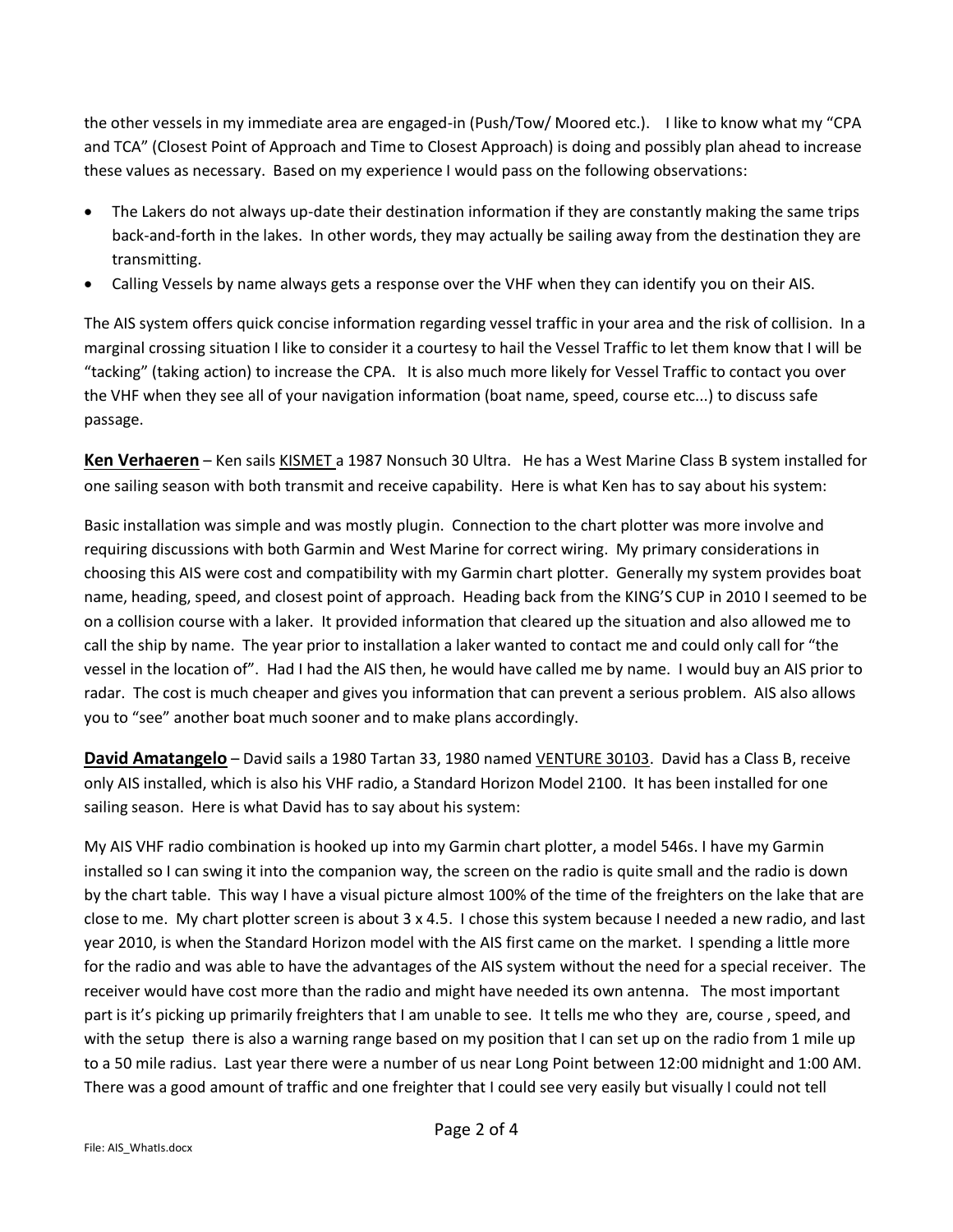which way he was going. The target range on the chart plotter helped me understand how he was moving and I called him on the radio to ask how he would prefer we pass one another. I was able to call the vessel by name and I was reassured that he knew who I was and more importantly where I was. I could also tell where Bill in GL<sup>3</sup> was at all times as well. I found that very frustrating because he was in front of me and I wasn't closing the gap. Having AIS on board just made me feel a lot more comfortable especially if I was going down for a nap it could see farther than I could plus I had a much better feeling if there was a freighter on the horizon I knew it's course and speed.

**Blair Arden** – Blair sails Otis B. Driftwood a Columbia 26 Mk2. For two racing seasons he has had a Class B receive only AIS installed a Smart Radio SR161 AIS Receiver and a Vesper Marine AIS WatchMate display. Here is what Blair has to say about his system:

On my boat, because my GPS provides NEMA data to a number of my instruments, I created a "GPS buss." When I added AIS, I created a parallel "AIS buss" that is tied to the GPS buss for power and GPS data in. The AIS output can be seen on my chart plotter, but since it is off most of a challenge, AIS information is also sent to a dedicated AIS display. I have also noted that the dedicated display is much better suited to AIS than my chart plotter. Even when everything is on, I only use the data from the dedicated display. I chose this system because on my boat, power usage and power conservation are critical. I do not have the ability to charge batteries once I start the challenge. I do not continuously run my GPS chart plotter, but its antenna is active, meaning it is always sending NEMA data even when the chart plotter is off. That data is fed to my AIS receiver, which combines it with the decoded AIS signal, and sends the result to the WatchMate display. Together, my AIS receiver and the WatchMate draw about 0.2 amps, making this solution the lowest power draw of all the available options. My display provides a radar-like display of all vessels (with their name) within the selected range. It computes the bearing and range to each vessel. It computes the closest point of approach (CPA) and time until CPA (TCPA). Alarms may be based on these and other factors. Having the vessel name makes for easy and professional communication with them. I have been able to comfortably travel in thick fog, where previously I would have been very nervous. I was able to give others a heads up that they were on a collision course with a ferry in Lake Erie.

**Bill Tucker** – Bill Sails GL3 a 1979 Beneteau First 30. He has had a Raymarine 500 Class B AIS Transceiver with both transmit and receive capability. It is connected to a Raymarine C70 chart plotter.

The Raymarine 500 is basically a black box that interfaces with the C70 plotter to provide both a graphical display of target vessels and a table with appropriate information. The Raymarine 500 comes with a dedicated GPS antenna which I mounted on the deck near the stern. I also installed a dedicated VHF antenna on the stern rail but wired the system so I could use either the antenna on the stern or my mast head VHF radio antenna through a multiplexer in the AIS unit. The stern mounted antenna proved quite adequate. Since the multiplexer would reduce the signal to my VHF radio I chose to use the stern mounted antenna. The Raymarine 500 is not fully compatible with the C70 chart plotter so to turn off the active function the GPS transducer can be unplugged from the AIS module. The Raymarine 500 was selected primarily because it was compatible with the rest of my Raymarine instrumentation. I wanted an active system so that others would know where I was. The system displays both target information on the chart plotter and a table listing all the contacts. One can click on the targets to display added data such as course and speed. One can also set an alarm distance and time for